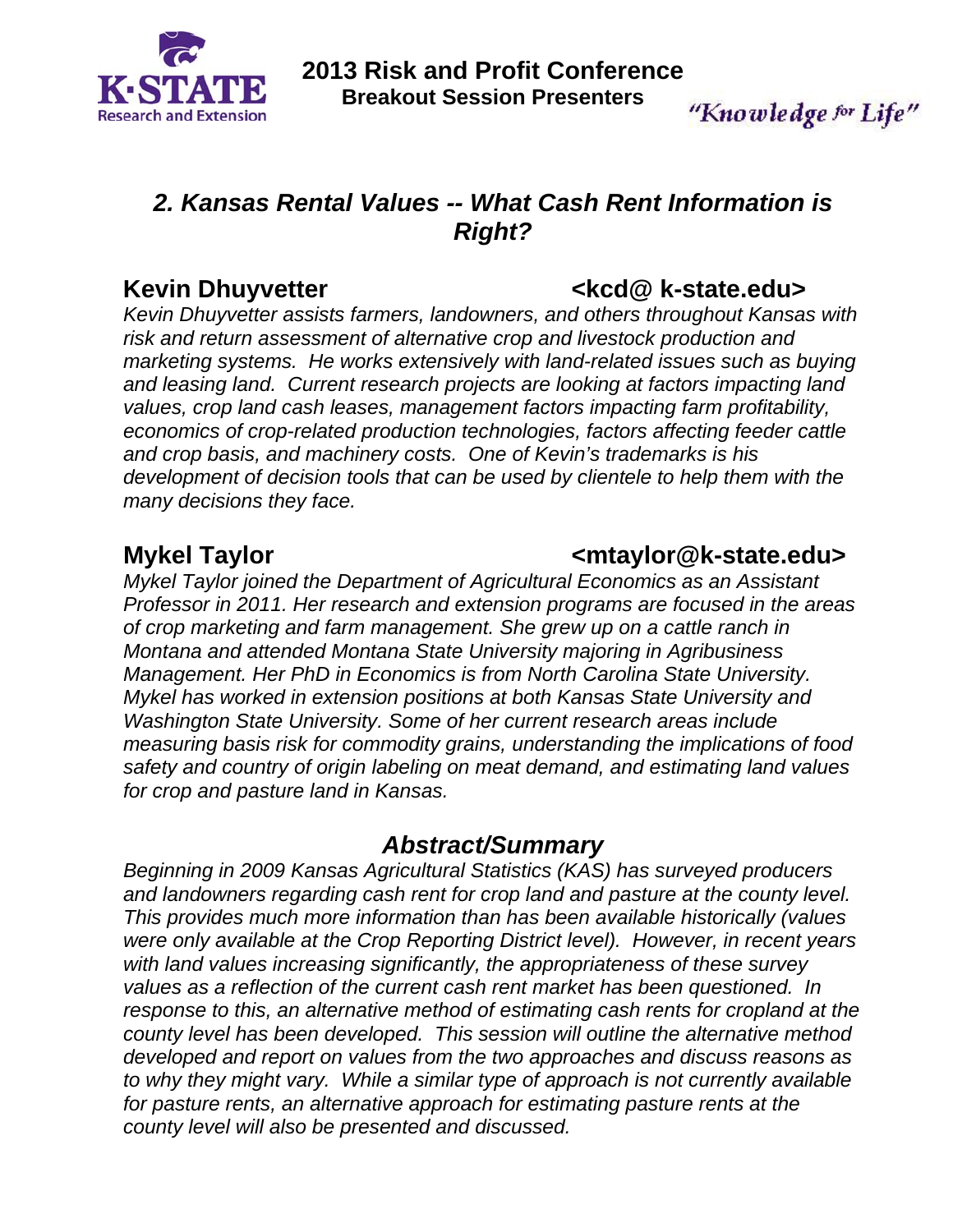

**Source: KSU and KS Ag Stat – Non‐Irrigated Farm Lease Arrangement Surveys**

**Percent**

**1998 2000 2002 2004 2006 2008 2010 2012**

**Sources: IL – Schnitkey; IA – Duffy, et al.; KS – Schlegel and Tsoodle**

- **Corn Belt generally has a higher percentage of cash rent Why?**
- **Trend is towards more cash rent most everywhere Why?**
- **The use of "non‐traditional" leases is increasing Why? (speed of adoption varies considerably regionally)**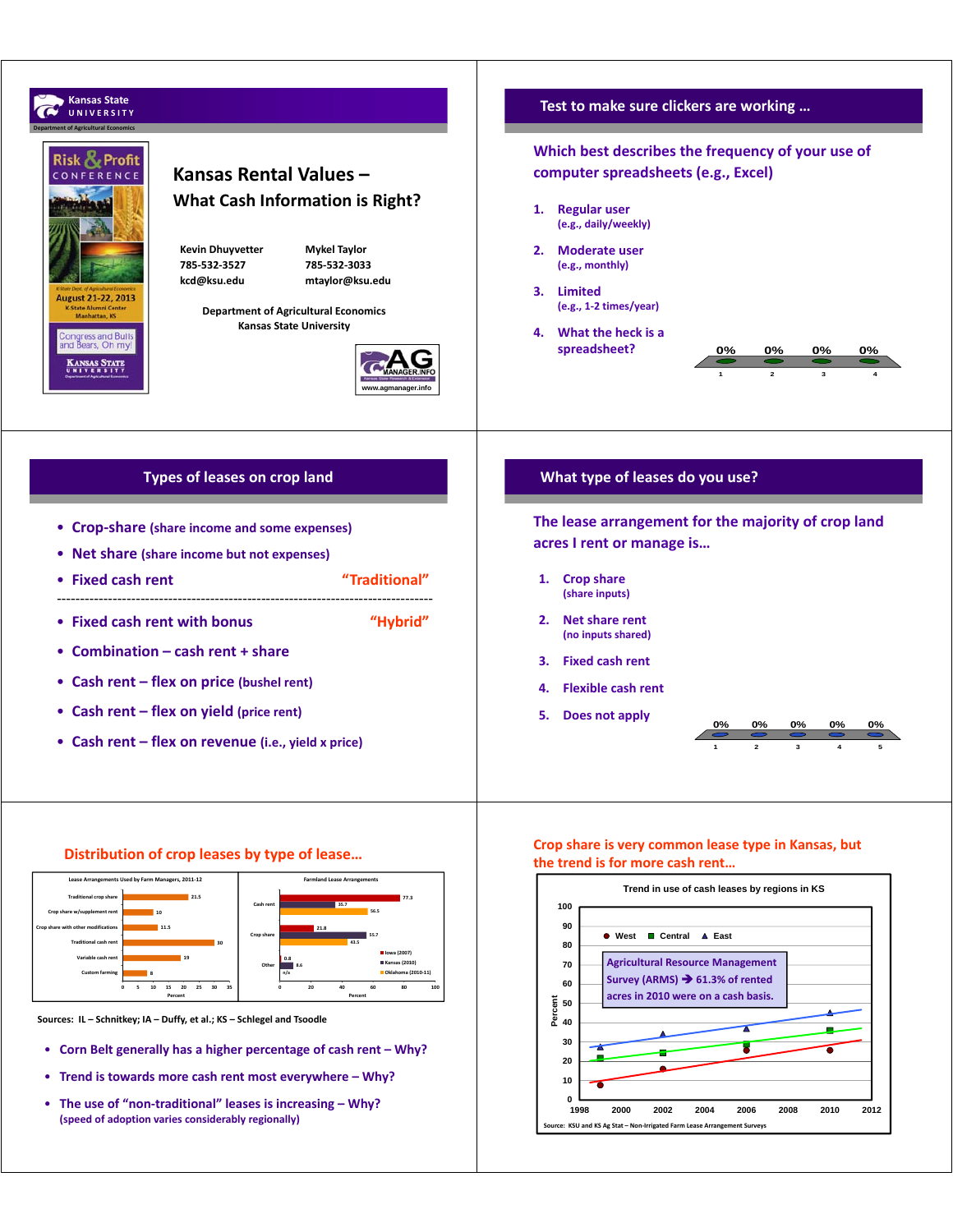## **Timing of cash lease payments…**

**On cash leases, rent payments are due…**

- **1. Jan 1 (approximately)**
- **2. At planting**
- **3. At harvest**
- **4. Dec 31 (approximately)**
- **5. Multiple times**
- **6. Other**

### **123456 0% 0% 0% 0% 0% 0%**

## **Determining the terms of a lease...**

- **How are cash lease rates or the terms of crop share leases established?**
	- **Short answer is "the market"**
	- **That is, the terms of a lease are determined by Producers (demand) negotiating with Landowners (supply)**



# **Length of cropland leases in years…**

| <b>State</b>         | <b>Share</b> | Cash | All  |
|----------------------|--------------|------|------|
| <b>Iowa (2007)</b>   | 18.1         | 9.5  | 11.4 |
| <b>Kansas (2010)</b> | n/a          | n/a  | 18.6 |
| Oklahoma (2010-2011) | 17.0         | 14.0 | 15.3 |

**Sources: IA – Duffy, et al.; KS – Schlegel and Tsoodle; OK – Doye and Sahs**

**Producers tend to lease land from the same landowner for a relatively long time, but cash leases tend to be for fewer years.** 

**Why is this?**

# **Market established rates...**

- **Land Use Value Project of the KSU Ag Econ Dept annually conducts one of four surveys (irrigated, non‐ irrigated, pasture, input costs)**
- **Kansas Agricultural Statistics (KAS) annually surveys landowners and producers regarding land values and cash rents**
- **Local and regional surveys of leasing practices**
- **With surveys there is often a trade‐off between statistical validity and level of aggregation**

### **Examples of market established crop shares…**

| Percent of Leases by Crop Share Percentage |       |              |        |              |        |         |              |              |              |  |  |  |
|--------------------------------------------|-------|--------------|--------|--------------|--------|---------|--------------|--------------|--------------|--|--|--|
| Landlord<br><b>Crop Reporting District</b> |       |              |        |              |        |         |              |              |              |  |  |  |
| Share                                      | NW-10 | <b>WC-20</b> | SW-30  | <b>NC-40</b> | $C-50$ | $SC-60$ | <b>NE-70</b> | <b>EC-80</b> | <b>SE-90</b> |  |  |  |
| 20.0%                                      | 0.0%  | 0.0%         | 0.0%   | 1.4%         | 0.0%   | 0.0%    | 0.0%         | 0.0%         | 0.0%         |  |  |  |
| 25.0%                                      | 0.0%  | 3.5%         | 1.4%   | 0.0%         | 0.7%   | 0.0%    | 5.3%         | 1.0%         | 0.0%         |  |  |  |
| 33.3%                                      | 96.2% | 96.5%        | 94.5%  | 62.7%        | 83.4%  | 90.8%   | 22.3%        | 70.7%        | 94.4%        |  |  |  |
| 40.0%                                      | 0.0%  | 0.0%         | 1.4%   | 28.9%        | 13.1%  | 6.4%    | 27.7%        | 9.1%         | 0.0%         |  |  |  |
| 50.0%                                      | 0.0%  | 0.0%         | 2.7%   | 6.3%         | 0.7%   | 2.1%    | 44.7%        | 17.2%        | 4.2%         |  |  |  |
| 66.7%                                      | 0.0%  | 0.0%         | 0.0%   | 0.0%         | 0.7%   | 0.0%    | 0.0%         | 1.0%         | 0.0%         |  |  |  |
| 75.0%                                      | 1.9%  | 0.0%         | 0.0%   | 0.0%         | 0.7%   | 0.0%    | 0.0%         | 0.0%         | 0.0%         |  |  |  |
| Other                                      | 1.9%  | 0.0%         | 0.0%   | 0.7%         | 0.7%   | 0.7%    | 0.0%         | 1.0%         | 1.4%         |  |  |  |
| Total                                      | 100%  | 100%         | 100%   | 100%         | 100%   | 100%    | 100%         | 100%         | 100%         |  |  |  |
|                                            |       |              |        |              |        |         |              |              |              |  |  |  |
| <b>Color coding scale</b>                  |       | >80%         | 50-80% | 20-50%       | 5-20%  | < 5%    |              |              |              |  |  |  |

**Source: Schlegel and Tsoodle ‐‐ 2010 KAS/KSU survey (available at www.agmanager.info)**

#### **Kansas Nonirrigated Cash Rents, 2012\***

| ov<br>47.5             |                   | <b>PA</b><br>H       | $\infty$<br>48                | <b>NT</b><br>40.5            | $\overline{R}$<br>$\rightarrow$ | 188<br>$\bullet$                  | m<br>54.9                  | $\bullet$<br>73.3      | ws<br>$\overline{\mathbf{n}}$ | <b>MS</b><br>$\mathbf{r}$    | <b>NM</b><br>119  | $\blacksquare$<br>160 | $\omega$<br>141         | <b>PRODUCED TO SEE</b><br><b>B</b> 30 to 160<br>60 to 30<br>٠<br>E<br>50 ta 60<br>B<br>40 to 50 |
|------------------------|-------------------|----------------------|-------------------------------|------------------------------|---------------------------------|-----------------------------------|----------------------------|------------------------|-------------------------------|------------------------------|-------------------|-----------------------|-------------------------|-------------------------------------------------------------------------------------------------|
| <b>DK</b><br>41        |                   | TH.<br>52.5          | <b>HD</b><br>47.5             | OH<br>38.5                   | <b>RO</b><br>33.5               | kon.<br>56.9                      | <b>DAG</b><br>$\mathbf{m}$ | $\bullet$<br>$\bullet$ | $\bullet$<br>$\bullet$        | m<br>۰<br>so.s               |                   | m<br>13.3             | AT.<br>98.5<br>п        | 25 ha 40                                                                                        |
| WA                     | <b>LS</b>         |                      | $d\Phi$                       | TR                           | $\mathbf{u}$                    | <b>RS</b>                         | <b>LC</b><br>49.5          | CT<br>m                |                               | ٠<br><b>OT</b><br><b>ALC</b> | يستعمل<br>wa      | 18<br>ū               | m<br><b>DG</b>          | w<br>$W_{41,1}$<br>41.5<br>$\overline{10}$                                                      |
| 42.3                   | 29.5              |                      | 40.3                          | 36                           | 39.5                            | ×                                 | EW                         | <b>TA</b><br>54.5      | <b>DK</b><br>$\rightarrow$    | <b>AME</b>                   | $\blacksquare$    | $\sim$                | $\bullet$               | w                                                                                               |
| $\overline{a}$<br>42.5 | WH<br>41.5        | œ<br><b>MAS</b>      | $\overline{\mathbf{u}}$<br>15 | <b>NS</b><br>22              | RM.<br>34                       | <b>ET</b><br>$\blacktriangleleft$ | 39.9<br>œ                  | <b>DATE</b>            | <b>MAG</b>                    | <b>BES</b>                   | m<br>m            | œ                     | m.                      | <b>ANT</b><br>50.5                                                                              |
|                        |                   |                      |                               | HG                           | $\overline{r}$<br>dks.          | s.                                | 57.5<br>≂                  | 54.5<br>m              | 44.5                          | п<br>s.                      |                   | o<br>37.3             | <b>AN</b><br>$\bullet$  | $\mathbf{u}$<br>50.5                                                                            |
| HAR<br>30.5            | <b>KK</b><br>30.5 | $\mathbf{r}$<br>80.5 | <b>GY</b>                     | 12                           | <b>CD</b><br>$\bullet$          | 45.5                              | <b>AN</b><br>m             | 34.3                   |                               | <b>BU</b>                    | <b>dray</b><br>12 | <b>WD</b><br>44.5     | $\mathbf{H}$<br>43.5    | $\blacksquare$<br>$\mathbf{H}$                                                                  |
| $\mathbf{H}$<br>15     | oT.<br>35.5       | <b>MS</b><br>83.5    | 33.3                          | <b>ro</b><br>$\overline{12}$ | <b>KW</b><br>47.5               | $\overline{r}$<br>47.8            | <b>KBA</b><br>44.5         | 50<br>n                |                               | $\overline{a}$               | $\alpha$          | <b>MT</b><br>33.5     | NO.<br><b>HAN</b>       | $\alpha$<br>m                                                                                   |
| <b>AFT</b><br>26       | <b>SV</b><br>27.5 | <b>SW</b><br>30.5    | ME<br>$\mathbf{H}$            | CA<br>30.5                   | <b>CLA</b><br>47.5              | <b>BA</b><br>$\bullet$            | HP<br>33                   | su<br>44.5             |                               | $\alpha$<br>35.5             | 41<br>co<br>85.5  | <b>MS</b><br>M3       | $\mathbf{u}$<br>$_{32}$ | $\alpha$<br>œ                                                                                   |

\* Cash rent values as reported by USDA NASS and Kansas Agricultural Statistics (KAS). 2013 values will be<br>released on Sept 6, 2013.

**KAS did not report values for 24 counties – values for these counties were filled in with multi‐county averages.**

#### **State average = \$52.50 compared to \$44.00 in 2011 (+19.3%)**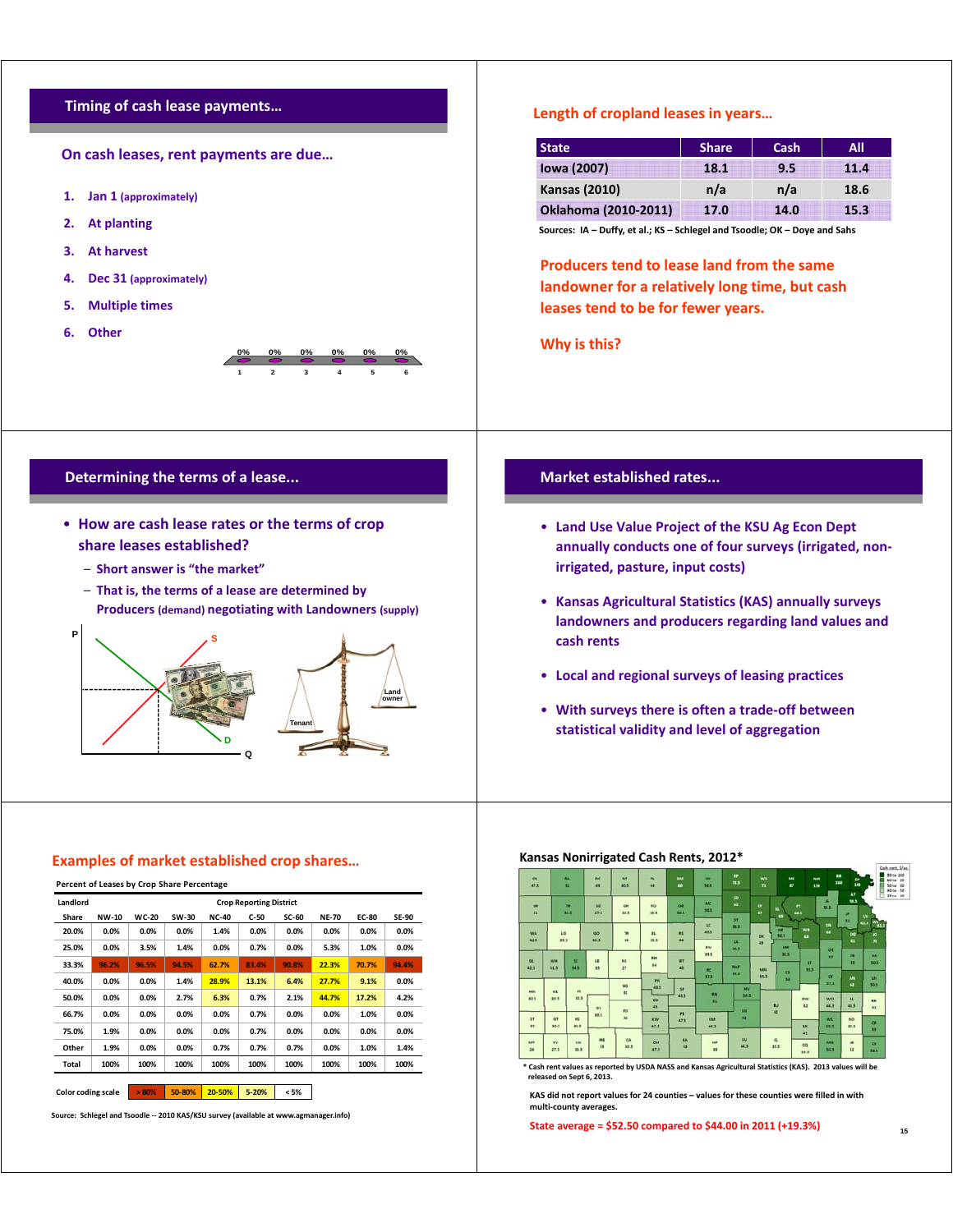

### **Wide variability in rents exists…**



# **Determining the terms of a crop lease...**

- **How are cash lease rates or the terms of crop share leases established?**
	- **Short answer is "the market"**
- **When market reported rates are not sufficient to answer the question at hand, what do we do?**
- **While landowners and tenants (i.e., the market) ultimately determine terms of leases, we use** *economic theory* **and the** *equitable* **concept to arrive at a starting point for negotiations – and to better understand the market.**



# **Tenant Land owner**

# **Potential issues with KAS surveyed rental rates…**

- **1. Does the average value reflect your situation?**
	- **Not all land is equal**
	- **Not all relationships are equal**
- **2. Missing counties: 2009=4, 2010=6, 2011=7, 2012=24**

### **3. How well do averages reflect the "current" market?**



### **Large differences in observed/reported rents…**

- **Partly due to land quality differences**
- **Big portion due to relationships**
- **Landowners and tenants are generally aware of differences that exist and much of these differences are consistent with their desires**

### **Implications…**

- **Average cash rents are not a good indication of what it takes to acquire land**
- **High cash rents we hear about are not an indicator of average rents**

**Source: FEFO 11‐21, Schnitkey, Department of Agricultural and Consumer Economics, University of Illinois.**

# **Principles embodied in an equitable lease…**

- **Profit maximization (MR=MC)**
- **Economic profits (expected profit = 0\*)**
- **Opportunity costs**
- **Risk across lease types**
- **Equal rates of return on annual investment (if economic profit = 0, then return on** *annual investment* **= 0)**

**\* On average, in the long run**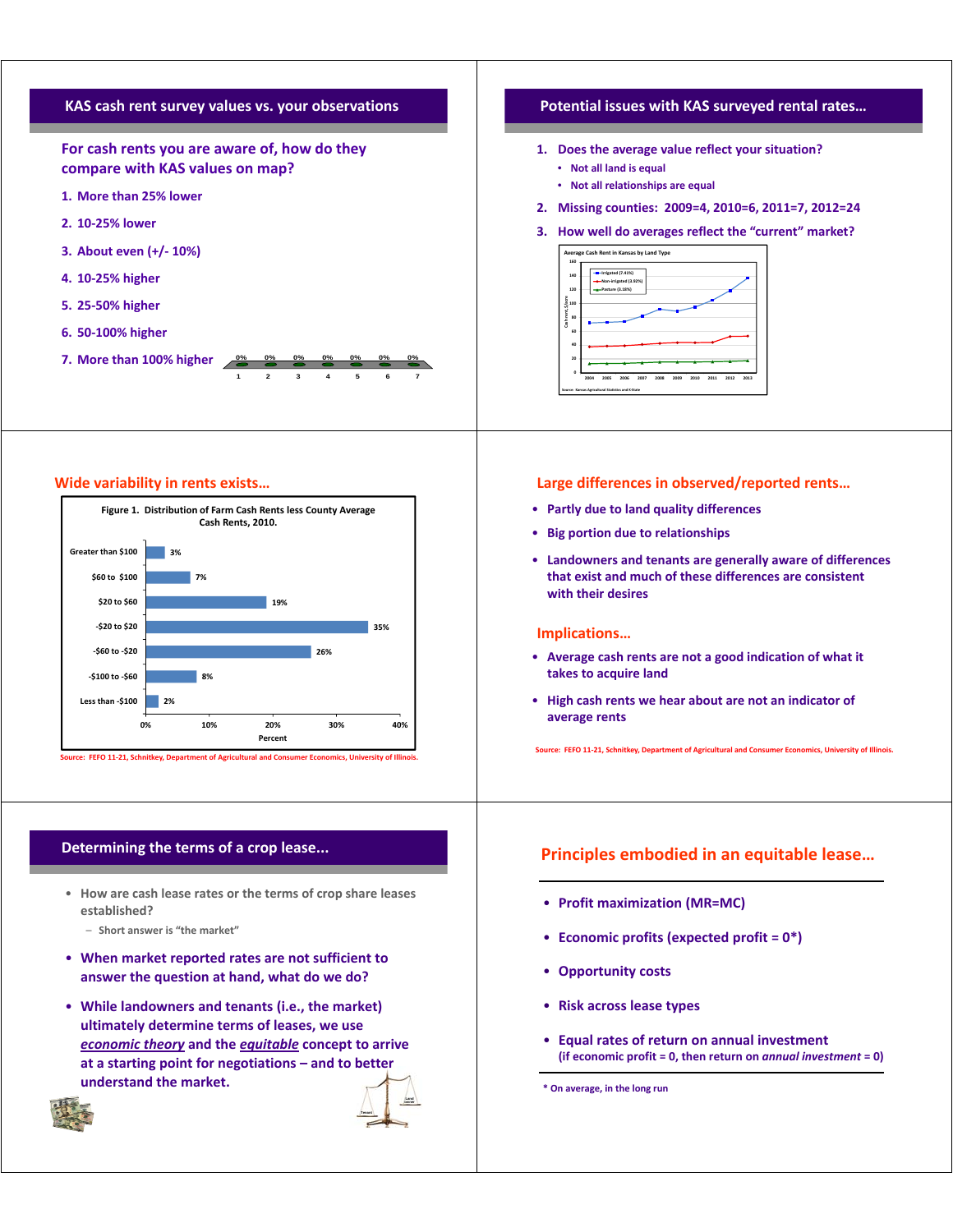# On average, we seldom cover total costs. Why?



# **Methods of establishing cash rent values…**

- **Market going rate (if available and believable)** --------------------------
- **Crop share equivalent (adjusted for risk) I typically focus on these two**
- **Landowner's cost**



**The last three require yield, price, and government payment projections (as well as cost information used for crop share).**

# **Risk premium…**

**How should cash rent for** *non‐irrigated* **land compare with expected returns from equitable crop share…**

> **12345678 0% 0% 0% 0% 0% 0% 0% 0%**

- **1. 5‐10% higher**
- **2. Roughly equal**
- **3. 5‐10% less**
- **4. 10‐15% less**
- **5. 15‐20% less**
- **6. 20‐30% less**
- **7. 30‐40% less**
- **8. >40% less**

# On average, we seldom cover total costs. Why?



# **Landowner/producer risk‐return tradeoff**



# **Method of calculating "KSU" rental rates…**

- **1. Used KSU‐Lease.xls and regional crop budgets to estimate equitable netshare percentages for each region**
	- **Used average yield scenario from FM Guides**
	- **Long‐run price projections (~5‐year average)**
	- **Custom rate machinery costs increased 20%**
	- **Set land value such that returns = total non‐land costs x 10% (i.e., profit > \$0 ‐‐ resulted in profits of ~\$14‐\$30/acre)**
- **2. Applied equitable percentage to income at each county**
	- **Yield = 8‐yr average (wheat, sorghum, corn, and soybeans)**
	- **Price = 2013‐17 price forecast**
	- **Crop mix based on average values in 2002 & 2007 census**
- **3. Multiplied "landowner income" by 80% to account for risk**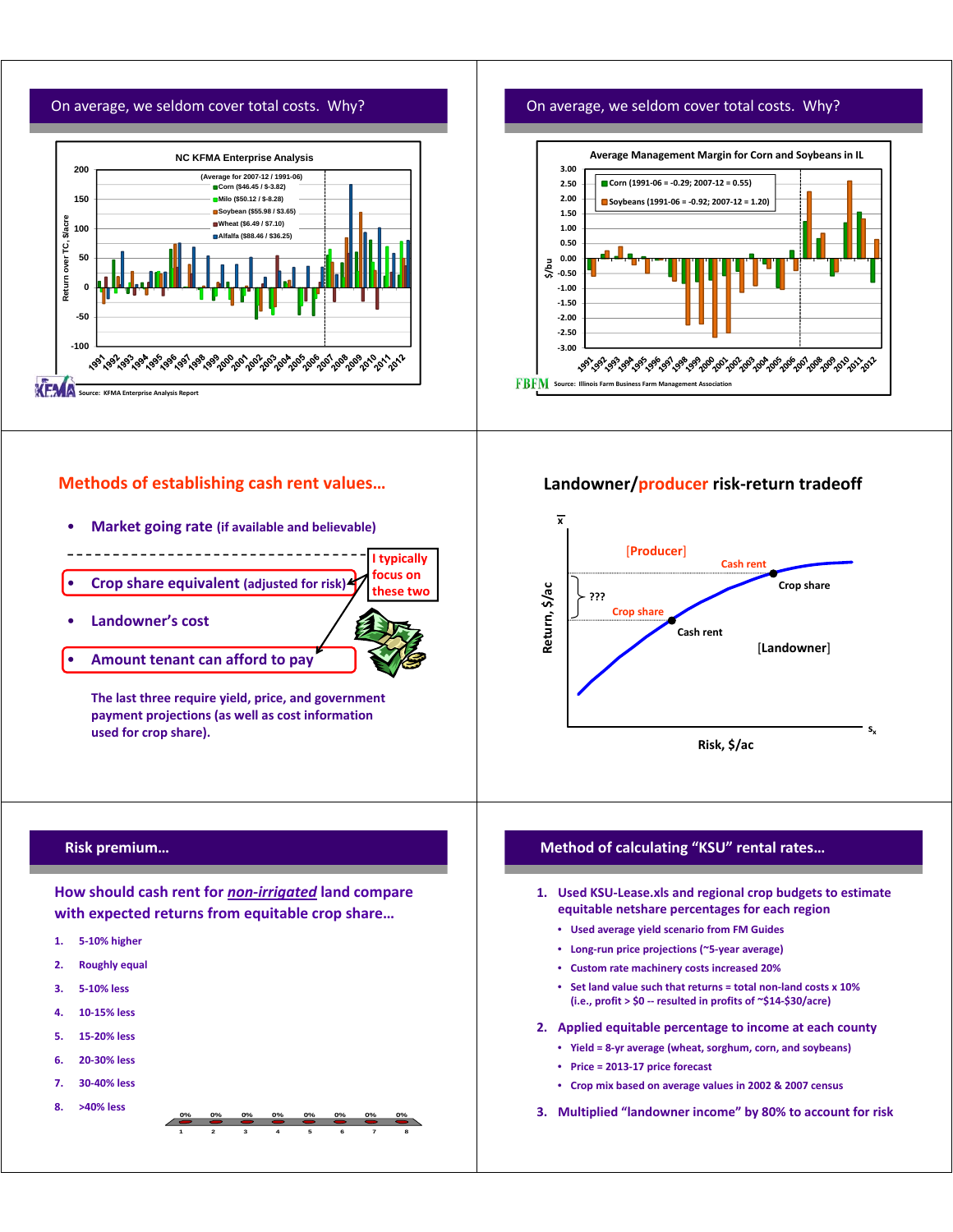

**35**

#### **KSU‐Estimated Kansas Nonirrigated Cash Rents, 2012\***



Estimated in the fall of 2012 based on county-average yields and regional prices and using an equital **net share lease (adjusted for risk) approach.**

**36**

# **Ratio of KSU‐to‐KAS Estimated Cash Rents, 2012\***

| ov<br><b>Las</b>     |                    | <b>BA</b><br>1.44               | ĸ<br><b>H</b>     | <b>HT</b><br>2.85 | ×.<br><b>LTF</b>  | SM<br>1.45                      | m<br>144          | $\mathbf{r}$<br>1.1             | <b>WS</b><br>3.44               | <b>ME</b><br><b>TELE</b> | NM<br>1.34          | $\blacksquare$<br>127 | o<br><b>EGL</b>         | $221 + 32$<br>$1.8 + 2.2$<br>s<br>п<br>$1.5 + 1.1$<br>H<br>$1.2 + 1.1$ |
|----------------------|--------------------|---------------------------------|-------------------|-------------------|-------------------|---------------------------------|-------------------|---------------------------------|---------------------------------|--------------------------|---------------------|-----------------------|-------------------------|------------------------------------------------------------------------|
| m<br><b>TM</b>       |                    | TH.<br>1.88                     | <b>HE</b><br>186  | <b>GH</b><br>186  | <b>BO</b><br>134  | $\overline{0}$<br>1.32          | <b>MC</b><br>1.48 | $\infty$<br>1.48<br>m           | $\overline{\mathbf{G}}$<br>1.41 | ٠                        | $\mathbf{r}$<br>244 | 扁<br>2.52             | AT.<br>1.73             | $0.2 + 1.1$                                                            |
| <b>VIA</b>           | <b>IE</b>          |                                 | $\infty$          | TR.               | $\mathbf{a}$      | <b>es</b>                       | <b>LC</b><br>1.11 | <b>OT</b><br>1.26               | m                               | 1.82<br>$\alpha$<br>2.81 | ws<br>134           | 18<br>2.27            | 337<br>œ                | w<br>$\mathbf{w}_{\mathbf{u}}$<br>2.43<br>.,<br>ю.                     |
| 111                  | 1.79               |                                 | 186               | 1.92              | <b>TAT</b>        | 141                             | <b>TW</b>         | $\overline{\mathbf{u}}$<br>1.33 | 1.63                            | <b>ME</b>                |                     | $\alpha$              | 2.26                    | 174                                                                    |
| <b>GL</b><br>141     | <b>WH</b><br>18    | $\overline{\mathbf{x}}$<br>1.44 | π<br>1.78         | n3<br>2.35        | m<br>171          | m<br>1.51                       | 1.79<br><b>BC</b> | McP.                            | <b>MAK</b>                      | LET.                     | XX<br>1.18          | 138                   | $\mathbf{m}$<br>2.09    | M<br>2.48                                                              |
|                      |                    |                                 |                   | HO                | PN<br>1.42        |                                 | 1.21              | 1.24                            | 1.44                            | $\alpha$<br>131          |                     | $\sigma$<br>1.24      | AN<br>1.14              | <b>CH</b><br>1.87.                                                     |
| <b>HMA</b><br>$+1.7$ | m.<br>2.02         | $\mathbf{r}$<br>2.31            | $\sim$            | 101<br>10         | ED.<br>1.18       | $\overline{\mathbf{u}}$<br>1.24 | <b>RN</b><br>1.11 | 100<br>1.21<br>39               |                                 | $\mathbf{w}$             | <b>GW</b><br>227    | wo<br>141             | $\overline{11}$<br>1.49 | 2.02                                                                   |
| <b>IT</b><br>149     | <b>COL</b><br>1.39 | m<br>1.87                       | 1.85              | 2.26              | <b>KW</b><br>1.09 | $\overline{r}$<br>1.18          | <b>VM</b><br>1.03 | 1.08                            |                                 | <b>EXT</b>               | $\alpha$<br>1.55    | <b>WL</b><br>1.16     | <b>NO</b><br>1.82       | <b>CR</b><br>1.21                                                      |
| <b>MT</b><br>18      | w<br>1.95          | <b>EW</b><br>3.83               | <b>ME</b><br>1.73 | <b>EA</b><br>1.77 | CLL<br>0.54       | <b>BA</b><br>1.03               | <b>HP</b><br>1.12 | su<br>1.14                      |                                 | $\alpha$<br><b>EM</b>    | cq<br>1.44          | MS<br>3.32            | $\mathbf{u}$<br>186     | $\alpha$<br>1.18                                                       |

**Values reflect the amount the KAS value would need to be multiplied by to equal the KSU estimated** value. For example, a value of 1.5 would imply the KSU estimate was 50% higher than KAS value.

**Average ratio = 1.63 (min = 1.03 and max = 3.17)**

**37**

# **KAS versus KSU‐estimated rental rates…**

### **Why the big discrepancy?**

- **1. Do the values represent the same thing?**
- **2. Multi‐year fixed rate leases?**
- **3. Rates that have not been renegotiated for years?**
- **4. Productivity of land/producer may not be the same?**
- **5. We don't know the terms of the lease for KAS values (e.g., are bonuses included?)**
- **6. Landowner/tenant relationship?**
- **7. Other?**

#### **Land value and cash rent information**



Kansas County-Level Land Values<br>and Cash Rents for Non-Irrigated Cropland and Pasture January 2013 cavaitable at yours Aght

Mykel Taylor, K-State Ag Economics, (705) 532-3033, mtaylor@agecon.ksiz.edu<br>Kevin Dhuyvetter, K-State Ag Economics, (785) 532-3527, kod@ksiz.edu Department of Agricultural Economics, Kansas State Univ

*MAJOR* **change from what was reported in this paper previously**

**1. KAS** *survey* **data for land values and cash rents (same as in the past) and**

**2. KSU** *estimates* **of county‐level land values and rents (new stuff)**

**KSU estimates of both land values (based on market transactions) and rents (based on crop share) are significantly higher than KAS reported values**

**Work in progress to do something similar with pasture rents.**

**Department of Agricultural Economics Kansas State U N I V E R S I T Y**

> *Some random things to think about…*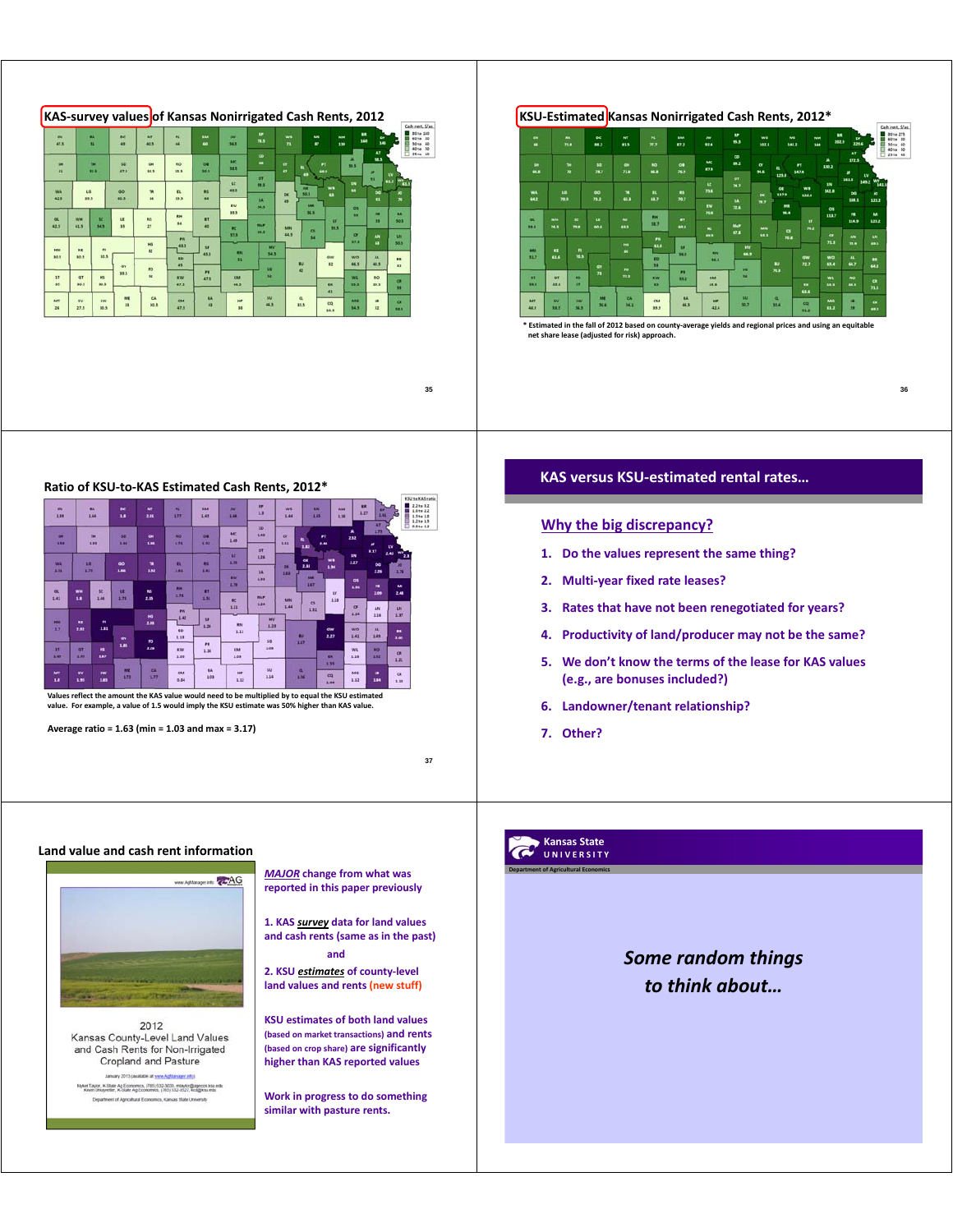

**NO SECRETS.** Farmland tenants generally dislike public lease auctions for two reasons: 1) They remove the traditional, personal relationship bond between the owner/tenant and reduce it to a numbers game; and 2) It publicizes actual cash rents so all the landlords in the area can compare how their leases stack up.

**Article about land cash rent auctions in Iowa**

**(The Progressive Farmer / April 2012)**

|                                                                               | Cropland                                                           | \$/acre | Annual    | Wheat     | Corn            | Milo              | Govt                                    | Govt pymt       | Avg %                                                                                      | PPM         |  |  |  |  |
|-------------------------------------------------------------------------------|--------------------------------------------------------------------|---------|-----------|-----------|-----------------|-------------------|-----------------------------------------|-----------------|--------------------------------------------------------------------------------------------|-------------|--|--|--|--|
| Tract                                                                         | acres (FSA)                                                        | rent    | dollars   | stubble a | stalks a        | stalks a          | payments                                | per acre        | org matter                                                                                 | soil test P |  |  |  |  |
| $\mathbf{1}$                                                                  | 214.0                                                              | \$110   | \$23,540  | 108.0     | 106.0           |                   | \$3,255                                 | \$15.21         | 2.00                                                                                       | 37.50       |  |  |  |  |
| $\overline{2}$                                                                | 79.7                                                               | \$90    | \$7,173   |           | 79.7            |                   | \$586                                   | \$7.35          | 1.50                                                                                       | 15.00       |  |  |  |  |
| 3                                                                             | 153.1                                                              | \$105   | \$16,076  |           | 153.1           |                   | \$597                                   | \$3.90          | 1.80                                                                                       | 17.00       |  |  |  |  |
| 4                                                                             | 160.9                                                              | \$135   | \$21,722  | 160.9     |                 |                   | \$1,776                                 | \$11.04         | 1.70                                                                                       | 15.00       |  |  |  |  |
| 5                                                                             | 314.6                                                              | \$140   | \$44,044  | 226.4     | 88.2            |                   | \$3,638                                 | \$11.56         | 1.60                                                                                       | 23.00       |  |  |  |  |
| 6                                                                             | 156.0                                                              | \$140   | \$21,840  |           | 156.0           |                   | \$1,747                                 | \$11.20         | 1.70                                                                                       | 21.00       |  |  |  |  |
| 240.0<br>\$130<br>\$40,131<br>7<br>308.7<br>Kansas county-level non-irrigated |                                                                    |         |           |           |                 |                   |                                         |                 |                                                                                            |             |  |  |  |  |
| 8                                                                             | 305.9                                                              | \$125   | \$38,238  |           | crop cash rents |                   |                                         |                 |                                                                                            |             |  |  |  |  |
| 9                                                                             | 299.0                                                              | \$135   | \$40,365  |           |                 |                   |                                         |                 |                                                                                            |             |  |  |  |  |
| 10                                                                            | 156.3                                                              | \$120   | \$18,756  |           |                 |                   |                                         | So, what is the |                                                                                            |             |  |  |  |  |
| Total                                                                         | 2.148.2                                                            |         | \$274,084 | 735.3     |                 |                   |                                         | market value?   |                                                                                            |             |  |  |  |  |
|                                                                               | Overall per acre values                                            |         | \$126.56  |           |                 |                   |                                         |                 |                                                                                            |             |  |  |  |  |
|                                                                               | Correlation of cash rent with above columns>                       |         |           |           | z               |                   |                                         |                 |                                                                                            |             |  |  |  |  |
|                                                                               | Only marginal differences in farmability and land quality ac       |         |           |           |                 |                   | <b>TH</b>                               | SD              |                                                                                            |             |  |  |  |  |
|                                                                               | All land is non-irrigated, fairly flat, little erosion, and has go |         |           |           | a               | $(S37.50 - 2011)$ | \$36.00<br>\$38.00<br>$(537.50 - 2011)$ |                 |                                                                                            |             |  |  |  |  |
|                                                                               | All land is open, i.e., no growing wheat.                          |         |           |           | z               |                   |                                         |                 |                                                                                            |             |  |  |  |  |
|                                                                               | Land leased for 5 vears and tenant must ensure no loss of so       |         |           |           |                 |                   |                                         |                 |                                                                                            |             |  |  |  |  |
|                                                                               | landowner at end of lease for any reduced fertility (both N        |         |           |           |                 |                   |                                         |                 |                                                                                            |             |  |  |  |  |
|                                                                               | Land located near Rexford and Gem in both Thomas and Sher          |         |           |           |                 |                   |                                         |                 | * 2010 Cash rent values as reported by USDA NASS and Kansas Agricultural Statistics (KAS). |             |  |  |  |  |
|                                                                               | Pre-auction expectations likely were centered around \$80/acre.    |         |           |           |                 |                   |                                         |                 |                                                                                            |             |  |  |  |  |